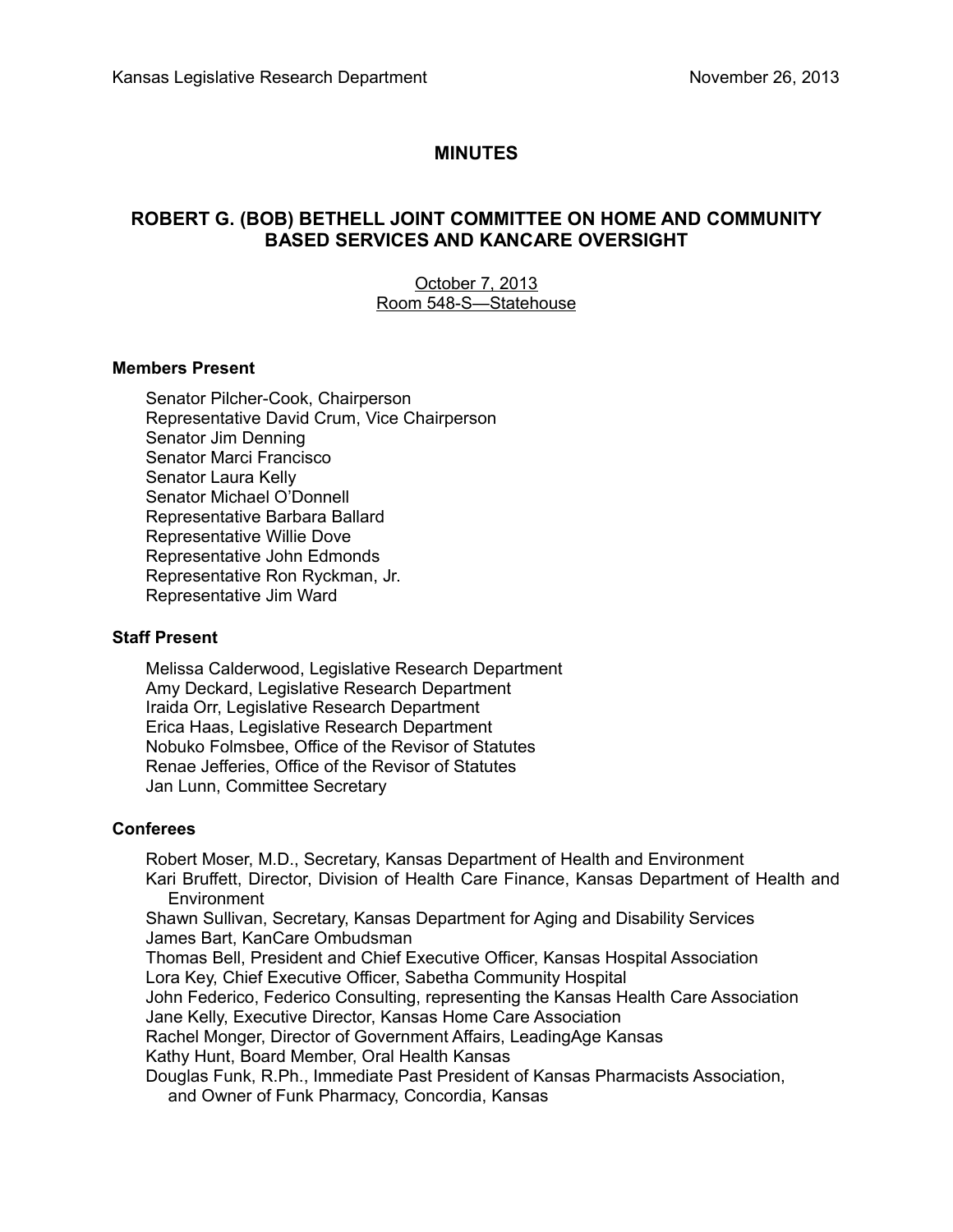Peter Stern, Chief Executive Officer, Kansas Independent Pharmacy Service **Corporation** Sky Westerlund, Executive Director, Kansas Chapter of the National Association of Social **Workers** Rosie Cooper, Executive Director, Kansas Association of Centers for Independent Living Marilyn Kubler, Owner, Jenian, Inc., Caseworker Jerry Slaughter, Director of Government Affairs, Kansas Medical Society (written only) Anna Lambertson, Executive Director, Kansas Health Consumer Coalition Mitzi McFatrich, Executive Director, Kansas Advocates for Better Care Jeremy Whitt, Chief Executive Officer, Delaware Highlands Rocky Nichols, Big Tent Coalition Rosie Cooper, Executive Director, Kansas Association of Centers for Independent Living Kathy Lobb, Self Advocate Coalition Dulcinea Rakestraw, President, Kansas Association of Addiction Professionals and Kansas Vice President of Preferred Family Healthcare Tom Laing, Executive Director, InterHab (written only) Christie Appelhanz, Vice President of Public Affairs, Kansas Action for Children Barbara Bishop, Executive Director, The Arc of Douglas County Finn M. Bullers, Private Citizen Cindy Hermes, Health Care Consumer Ombudsman and Director of Public Outreach, Kansas Insurance Department Laura Hopkins, Chief Executive Officer, Amerigroup Kansas Plan Jean Rumbaugh, Chief Executive Officer and Plan President, Sunflower State Health Plan Tim Spilker, Plan President, UnitedHealthcare Michael J. Hammond, Executive Director, Association of Community Mental Health Centers of Kansas, Inc. (written only)

Others attending (Attachment Guests).

# **Morning Session**

Chairperson Pilcher-Cook called the meeting to order at 8:01 a.m.

## **KanCare Update**

Dr. Robert Moser, Secretary, Kansas Department of Health and Environment (KDHE), provided an overview of Kansas' Medicaid system prior to the implementation of the State's managed care program, known as KanCare. He noted key concerns and the rationale for the implementation of KanCare. Secretary Moser summarized KanCare's goals and composition and reviewed comparisons in program costs and provider payments (Attachment 1). Secretary Moser explained the statistical comparisons utilize a calendar year, which coincides with the the authority granted the State from the Centers for Medicare and Medicaid Services (CMS) under the State's Section 1115 waiver demonstration proposal. The 1115 waiver operates concurrently with the State's section 1915(c) Home and Community Based Services (HCBS) waivers that require enrollment of the aged, disabled, and some dual-eligible Medicaid beneficiaries into a managed care delivery system.

Kari Bruffett, Director, Division of Health Care Finance, KDHE**,** discussed aspects of KanCare, including: access to services; KDHE monitoring activities and oversight; quality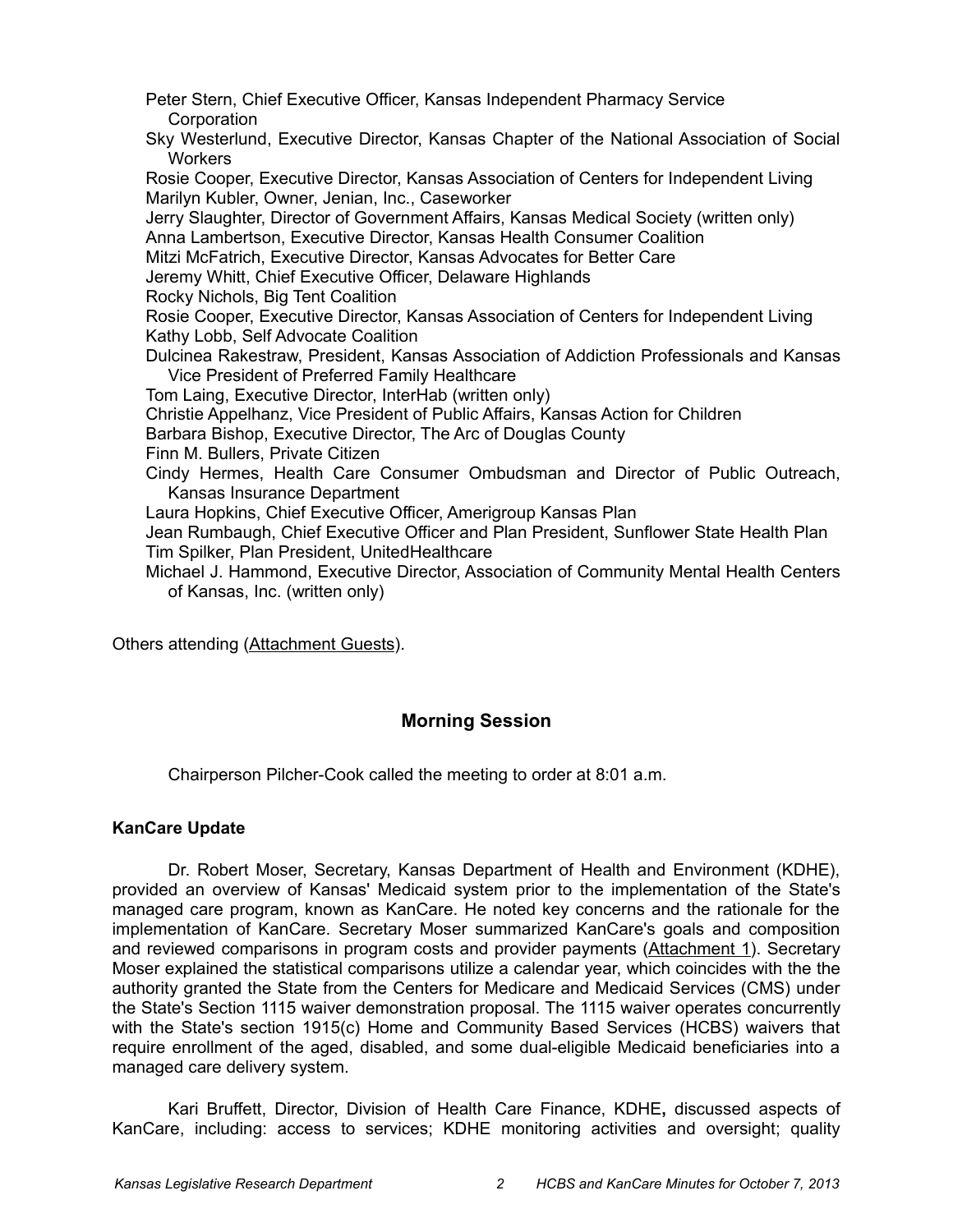measures; membership; capitation payments; provider payments; value-added services; denials; and costs compared to projections. She briefly reviewed the managed care organizations' (MCOs') responses to identified issues or concerns, as well as the State's request to amend the Section 1115 waiver (Attachments 1, pages 7-11, and Attachment 2). Ms. Bruffett reported that the Kansas Foundation for Medical Care, Inc. (KFMC) will complete KanCare's measurement evaluation to ensure the plan's effectiveness and usefulness in complying with federal Medicaid health care delivery systems and policies. KDHE and the Kansas Department for Aging and Disability Services (KDADS) are charged with measuring State contractual, statutory, and regulatory requirements related to how each MCO has implemented KanCare to comply with State standards. A summary of KanCare Quality Measures was discussed. Ms. Bruffett reported data showing the rate of claim denials by MCOs, 16.68 percent (excluding HCBS claim denials), is comparable with denial rates of the state's former HealthWave managed care company and less than the 28.0 percent denial rate when the State handled most of the Medicaid claims.

Discussion was heard relating to a beneficiary's ability to "change for cause" his or her MCO. Ms. Bruffett stated there have been 35 "changes for cause" granted between May and September 2013. The MCO's "pay for performance" measures were reviewed; "pay for performance" enables the MCO's to earn back three percent of capitated payments withheld when the MCOs perform above the contractual standard. A review of common consumeridentified issues and resolutions was provided (Attachment 2, page 14). Ms. Bruffett referred Committee members to the KanCare website, [\(http://www.kancare.ks.gov/\)](http://www.kancare.ks.gov/), for a complete list of quality improvement standards and measures.

For clarification, Ms. Bruffett indicated that KanCare capitation payments are paid one month in arrears: for example, payments for January services are paid in February. She also noted dual-eligible beneficiaries (Medicaid and Medicare) are excluded from the tracking statistics. Additionally, HCBS denials are included within the "Denials Summary" table in the KanCare Summary (Attachment 2, page 12). She commented that previous to KanCare implementation, HCBS denials were not tracked separately in the State's tracking system; rather they were tracked in the State system as "Medical." Insofar as the "Pay for Performance" metrics in the "KanCare Summary (Attachment 2, page 8), Ms. Bruffett indicated there is a 60day lag time in reporting statistics, since the metric established is "100 percent of all claims are processed within 60 days."

Ms. Bruffett summarized all KDHE and KDADS inter- and intra-agency oversight activities, as well as those conducted by the MCOs and KFMC, some of which are reported to CMS as required by the demonstration waiver. She acknowledged key issues have arisen, such as:

- Issues with the MCOs' prior authorizations for beneficiary services were identified, which resulted from the AuthentiCare's Electronic Visit Verification (EVV) system. The MCOs and AuthentiCare have enhanced the system to eliminate or reduce identified issues, while allowing for additional oversight activities.
- Providers have expressed concern regarding the untimely adjustment to claims. The MCOs have instituted additional logs, which are submitted to KDHE for resolution monitoring.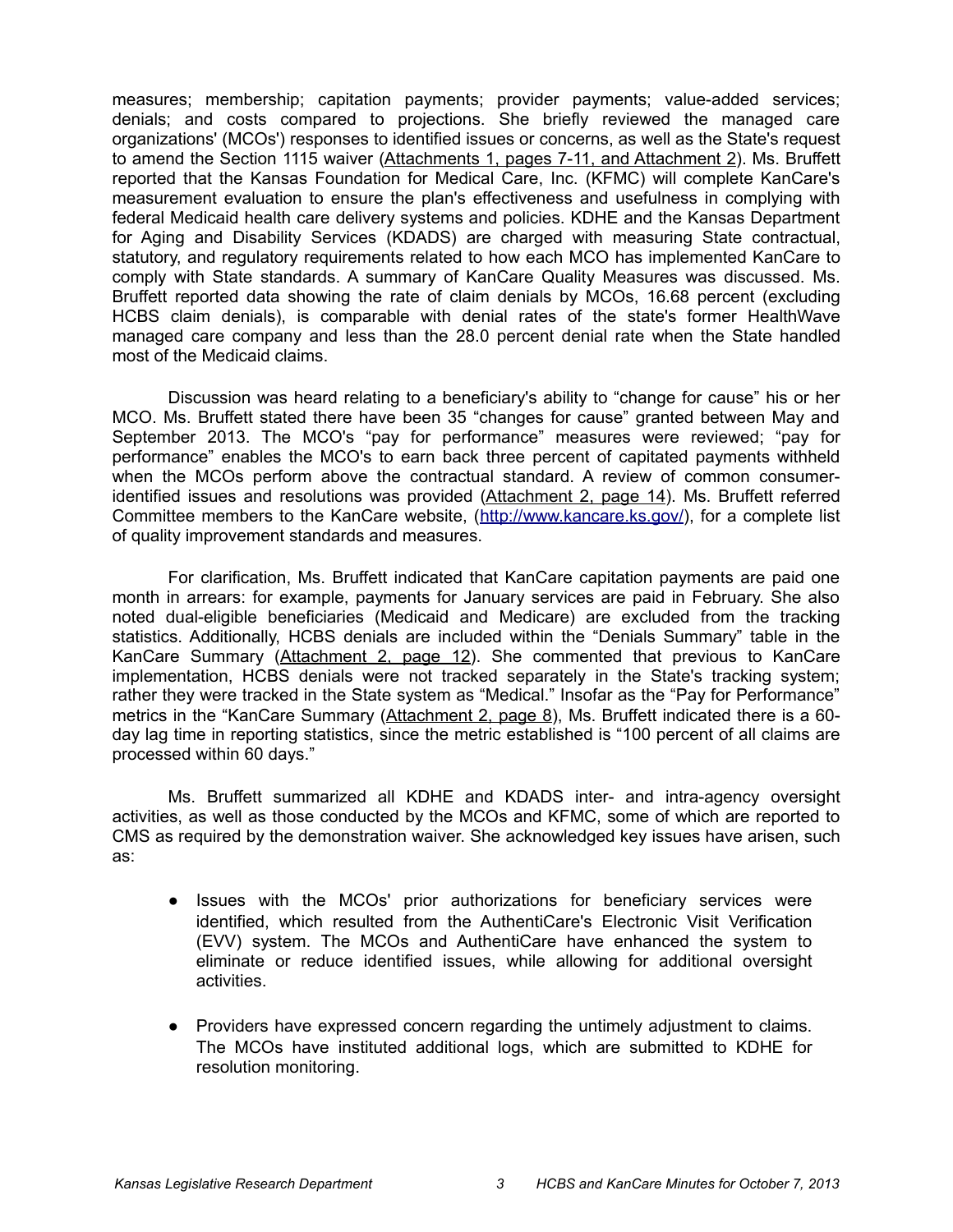- Beneficiaries may experience an issue at a pharmacy due to eligibility confirmation and prior authorization for benefits (due to eligibility being input into the State system and a possible lag in time to migrate information from the State system into the MCO system). The workaround was for the pharmacy to access the Kansas Medical Assistance Program (KMAP) to authenticate and verify eligibility. The MCOs and KDHE have collaborated to ensure prior authorizations for pharmaceuticals match the state's expectations.
- Beneficiaries were concerned that a change in his or her MCO could limit services or providers within the MCO network. MCOs are responsible for ensuring an adequate provider network within the MCO's mileage and distance requirements. When issues exist and a resolution is unachievable, KDHE could grant a "cause for change" to the beneficiary. An MCO's goal is to ensure access to services.
- There is a need for the MCOs and agencies to continue collaborating to ensure the accuracy of information.
- KDHE collaborates with and monitors the MCOs to ensure accurate spenddown and client obligations are applied correctly. Targeted training has occurred to ensure there are no under- or overpayments.
- Critical issues tracking ensures the top ten issues are being reported.
- The State's rapid response call system was eliminated in June 2013. However, the State hosts targeted response calls, such as those related to durable medical equipment (DME), to resolve the providers' and MCOs' outstanding issues. MCOs were asked to enhance their rapid response calls structure in August 2013 to elevate and escalate all issues reported.

Ms. Bruffett reported on 2013 provider payments and non-claim provider payments compared to the same time period in 2012, as well as KanCare costs compared to projections. Total program costs (Medicaid, Children's Health Insurance Program [CHIP] and others) are included in the statistics reported. Cost projections are based on the August 2012 KanCare demonstration application. She indicated that a report could be provided to Committee members concerning KanCare costs per person to ensure costs do not exceed budgetary caps, which were part of the agreement between CMS and the State.

Ms. Bruffett stated two changes to the 1115 demonstration waiver will be requested and one additional change already has been approved. Changes will become effective January 1, 2014, pending CMS approval. The changes are:

- The inclusion of Long-Term Services and Supports (LTSS) for persons with intellectual and developmental disabilities (I/DD) into KanCare;
- The establishment of three pilot programs to support employment and alternatives to Medicaid; and
- The change in the time line for implementing the State's Delivery System Reform Incentive Program (DSRIP) pool already has been approved. The DSRIP pool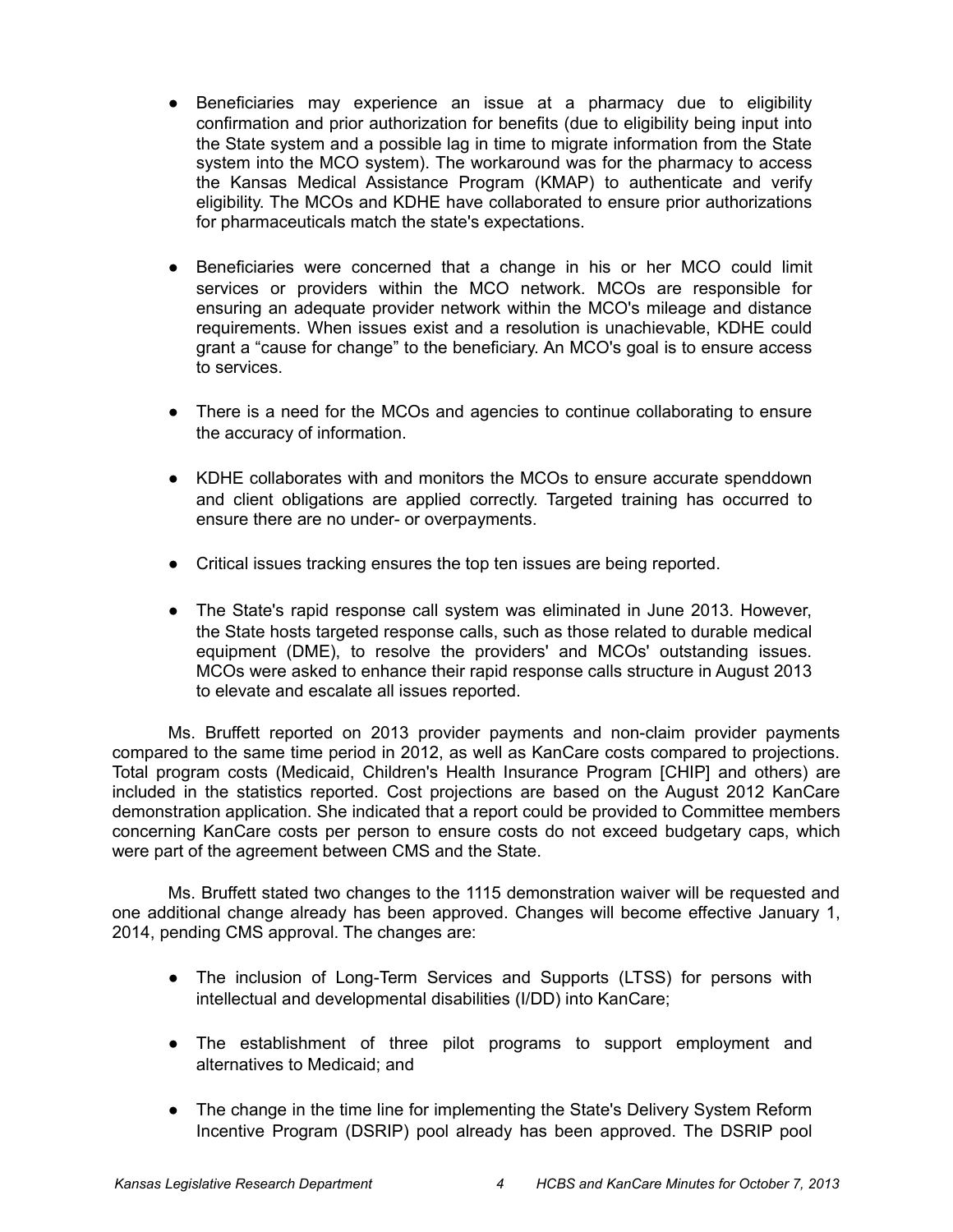involves supplemental payments to the Kansas University Hospital and Children's Mercy Hospital to enhance and support access to care, quality of care, and the health of their patients and families.

In conclusion, Ms. Bruffett indicated that, to date, the federal government shut-down has not affected the progress of the KanCare demonstration through CMS; however, the potential for impact exists should the shut-down be extended.

Ms. Bruffett, also reported that the "health home" model is scheduled to begin in July 2014. The MCOs will integrate this model, which includes targeted case management, into the KanCare program to provide enhanced care for beneficiaries with chronic conditions such as diabetes and severe mental illness. She noted a large group of stakeholders is working to provide input into the model's design and implementation phase.

Shawn Sullivan, Secretary, KDADS, provided an update on the I/DD pilot project (Attachment 1, page 11). He reviewed participant levels, the goals of the pilot program, the project advisory group, and the proposed billing, which began October 1, 2013, for 25 participating pilot providers. Secretary Sullivan noted the advisory group has been engaged and active in the process and education. Education sessions have been held across the state, with national experts brought to Kansas to work with State and MCO employees, the advisory group, pilot providers, and others.

Secretary Sullivan reported on the HCBS Quality Improvement measures submitted to CMS that include additional comprehensive quality measures for HCBS waivers. He indicated that HCBS waivers were created to offer some 20,000 Kansas beneficiaries a community alternative to nursing facilities and other institutional environments. In January 2013, Frail Elderly (FE), Physical Disability (PD), and Traumatic Brain Injury (TBI) HCBS waiver beneficiaries were included in KanCare. With that change, a shift in case management to the MCOs was achieved, as well as the implementation of Aging and Disability Resource Centers (ADRCs) for the purpose of determining an applicant's functional eligibility. ADRCs are not allowed to serve in a provider role within a MCO network. The Southwest Area Agency on Aging was awarded the initial ADRC contract, and it subsequently sub-contracted with ten other state Areas Agencies on Aging to provide ADRC services. With KanCare's implementation, financial mechanisms were put in place to incentivize MCOs to move beneficiaries into community placement under HCBS waivers. Quality measures within KanCare include:

- Amendments to include improvements to statistical analysis and data collection;
- KDADS Quality Management Specialists resuming ride-alongs with MCO care coordinators to observe the care coordinators' interactions with HCBS beneficiaries; and
- The National Indicators Initiative is a collaboration among states and national associations to implement a systematic approach to performance and outcome measurements for HCBS waiver utilization. Through the collaboration, participating States pool their resources and knowledge to create performance monitoring systems, identify common performance indicators, work out comparable data collection strategies, and share results. These developed tools will assist in providing Kansas with more accurate and comparative information on a national level and once completed, the measures will be integrated into KanCare Quality Measures.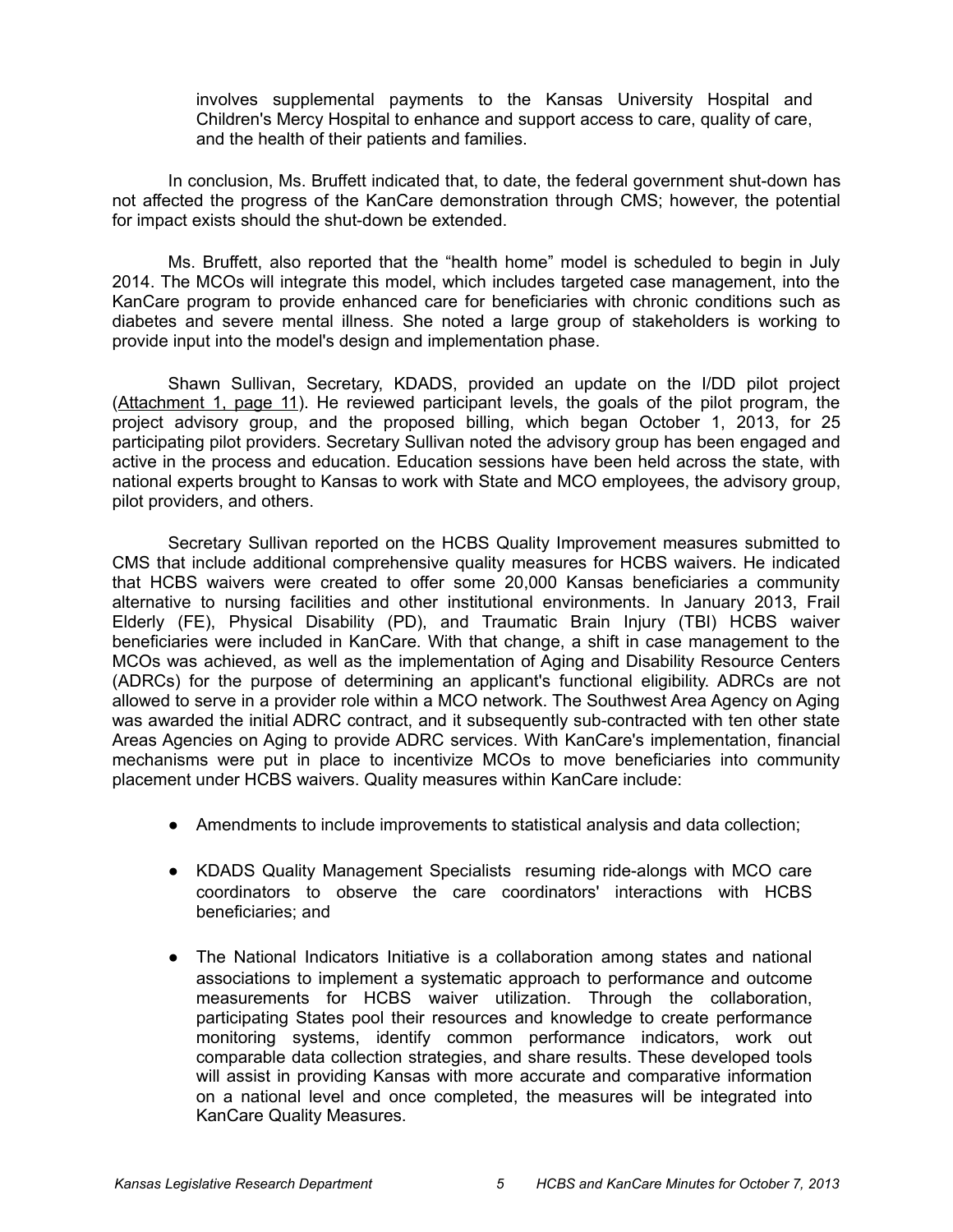Secretary Sullivan concluded his testimony with an update on the Program of All-Inclusive Care for the Elderly (PACE) in Kansas. Currently, there are two programs serving approximately 300 seniors, one in Wichita and one in Topeka. PACE operates similarly to KanCare in that it is a fully at-risk, capitation payment program to care for of all the enrollee's needs. Kansas is in the process of expanding PACE as a dual enrollment option to KanCare. Shortly, an award will be made to the successful bidder or bidders to extend PACE's coverage in 55 counties, which is an expansion in four markets: Johnson and Wyandotte and counties north and south of those areas, Southeast Kansas, and counties surrounding the Manhattan and Junction City area. Following announcement of the bid award, a time line will be generated for the 12-18 month federal approval process. The expanded PACE program is anticipated to begin in 2015.

Chairperson Pilcher-Cook opened the meeting for questions.

A Committee member reported that concerns have been expressed by hospitals around the state relating to MCO claims processing. Many of these hospitals are rural, critical-access facilities with sizable accounts receivable balances from 91 to 241 days old. The Committee member inquired whether this issue was related to a "swing-bed program." A swing-bed program allows certain small, rural hospitals to use its beds, as needed, to provide either acute or skilled nursing facility care. In some instances, the hospital was asked by the MCO to bill the primary insurance provider (Medicare) prior to billing Medicaid. Ms. Bruffett explained the standard policy requires a denial from the primary insurance provider or an Explanation of Benefit (EOB) prior to billing Medicaid, since it is the payer of last resort. However, Medicaid rules do not require a Medicare EOB for a swing-bed program. She reported one of the MCOs failed to code its system for a blanket denial so that an EOB was not required for a swing-bed program; the issue has been corrected, and the MCO is retroactively processing those claims.

With regard to a question concerning an identified pattern of excessive claims denial to a large, metropolitan hospital that resulted in additional administrative activity to refile claims, Ms. Bruffett indicated the MCOs are concentrating on this issue and targeting work on systemic issues such as retroactive claims processing. Another issue is whether claims were paid appropriately, and the MCOs have been encouraged to address this issue. She commented that the State's expectation is for the MCOs to improve claims processing and "big picture" issues in order to improve provider satisfaction.

A Committee member inquired how and who determines the levels of assistance and hours of service required for a HCBS beneficiary. Ms. Bruffett stated it is the expectation of both the State and CMS that the MCO complete the beneficiary's plan of care within the first six months of KanCare eligibility. Secretary Sullivan responded that the determination of needs is a multi-faceted process involving the MCOs assessing the beneficiary's comprehensive needs, health risks, and reviewing the prior HCBS plan of care. When the MCO determines fewer hours of care are required, the care coordinator begins the plan of care process, which ends with three HCBS review managers (within KDADS) quantitatively reviewing the plan of care and assessing the narrative portion of the tool to determine whether the hours reduction request is approved, approved with recommendation, or denied. State policy is followed with factors such as whether family members can perform certain functions for the beneficiary, changes in family situations, or changes in the beneficiary's functionality being considered. He noted MCOs have requested reduction of plan of care hours in 8.0 percent of all plans. Of that 8.0 percent reduction, 12.0 percent involve individuals on the HCBS/PD waiver and between 6.0 and 7.0 percent involve HCBS/FE beneficiaries; KDADS approves approximately 90.0 to 92.0 percent of reduction requests submitted by the MCOs.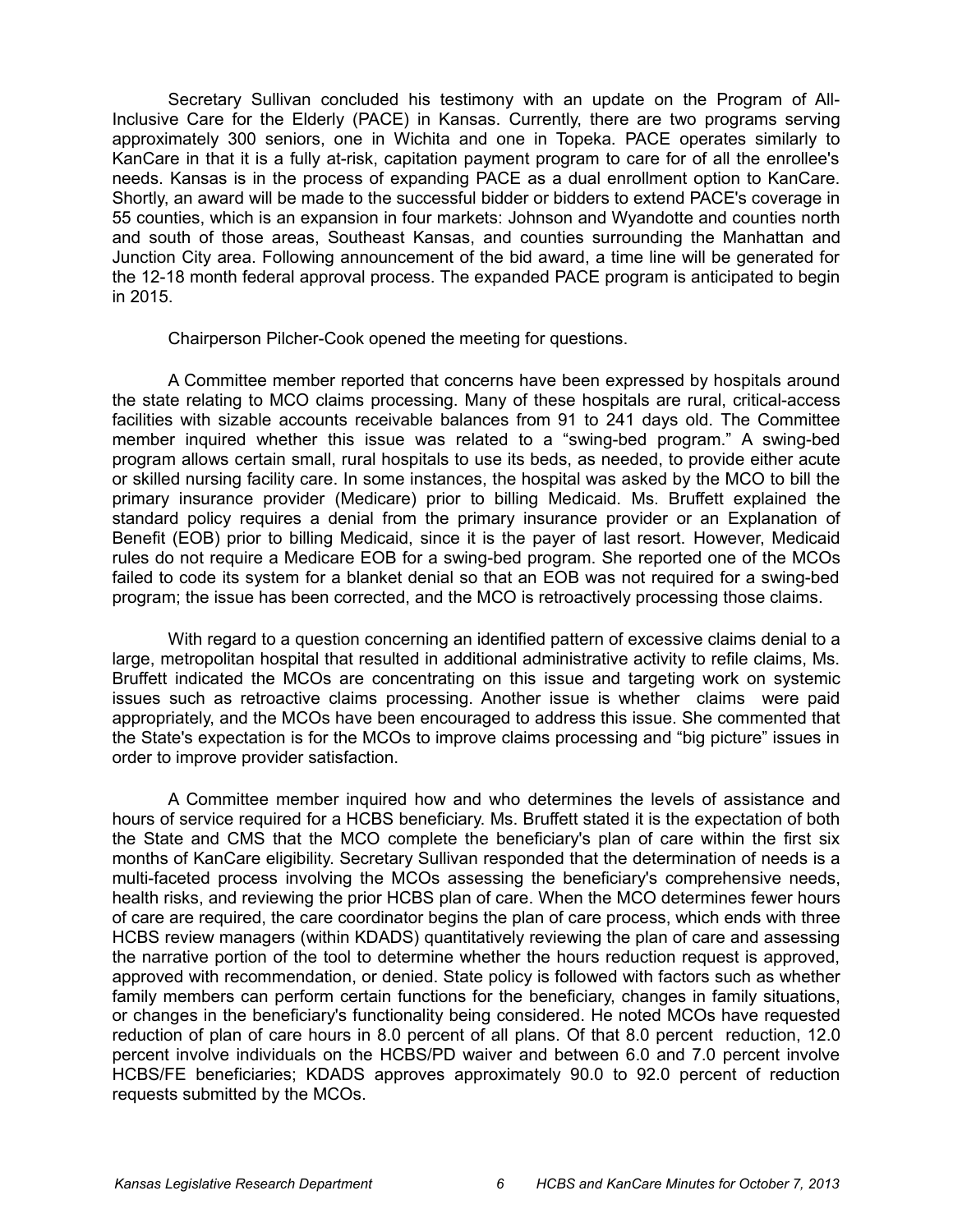A Committee member asked what process is in place to accommodate an appeal when a reduction request has been approved and the beneficiary desires to appeal that decision. Secretary Sullivan reported there are three channels for a beneficiary to appeal a reduction decision: contact James Bart, KanCare Ombudsman in the KDADS office; enter into a grievance process through the MCO; or go through the State Fair Hearing process. He reported the majority of appeals go through the KanCare Ombudsman or the State Fair Hearing Process.

A question was asked concerning National Core Indicators (NCI) data collection efforts and whether those standards would determine the provision of quality care through KanCare. Secretary Sullivan stated that CMS has 30 to 35 HCBS standards for each of the six waivers that States manage. CMS has revised some of the quality measures; in addition, several States (Kansas is currently in the process of implementing this initiative) utilize NCI measures for their HCBS system to determine performance for ten core outcomes.

A Committee member referred to the "KanCare Summary," which tracks MCO claims processing quality indicators (Attachment 2, page 8), and asked if KDHE intended to create trend analyses for these quality measures. Ms. Bruffett commented the indicators were intended to be above the contractual baseline and to enable MCOs to earn back a portion of capitated payments. The Committee member suggested information could be more meaningful if claims processing percentages were graphically shown by MCO by month.

On the "Denials Summary" table (Attachment 2, page 12), a Committee member noted that "Nursing Facilities" appeared to be the largest outlier when comparing KanCare to KMAP. The question was whether long-term facilities owned by many rural hospitals are being reported under the nursing facility or the hospital category. Ms. Bruffett will provide a more detailed breakdown of the denials summary, pertaining to nursing facilities by type of facility, to differentiate between stand-alone nursing facilities and hospital-based long-term care units.

Referring to the "KanCare Cost Versus Projections" table (Attachment 2, page 12), Ms. Bruffett noted Kansas Medicaid has grown approximately 5.0 percent yearly since 2006. According to the table, the projection without KanCare in August 2012 was projected at 10.0 percent growth; the KanCare Projection in August 2012 was projected at 7.0 percent. The current estimate, which includes legislative appropriations and Spring Consensus Caseloads, is at 4.7 percent. A question was asked as to what factor drives the growth in Medicaid. Ms. Bruffett responded that 2010 provider cuts and programmatic changes in calendar year 2012 reduced growth estimates. Historically, from 2006 to 2011, an actual annual average growth of 7.5 percent can be seen, and current estimates over the same time period are approximately 6.5 percent. She commented the trend analysis is unadjusted for program changes and is based upon utilization and population growth.

Following several questions, Ms. Bruffett indicated that KDHE is satisfied with reimbursement rates to providers, since KanCare reimbursement is at 100 percent of Medicaid. While improvement has been seen with the timeliness of claims processing, Ms. Bruffett stated KDHE is less satisfied with this performance measure. A Committee member expressed concernon the behalf of constituent hospitals who contend that claims processing is more difficult than pre-KanCare. The administrative burden of hiring additional staff to process, reprocess, and appeal denied claims is adversely affecting hospital operations and cash flow. Ms. Bruffett stated tracked data demonstrates that overall percentages of denials within the KanCare program are similar to those of the HealthWave program. The Committee member requested that KDHE furnish dollar amounts of denials by MCOs, as well as information on the number of denials satisfied in favor of the provider and the MCOs. Ms. Bruffett indicated that information could be provided over time; however, KDHE could furnish reasons for denials (for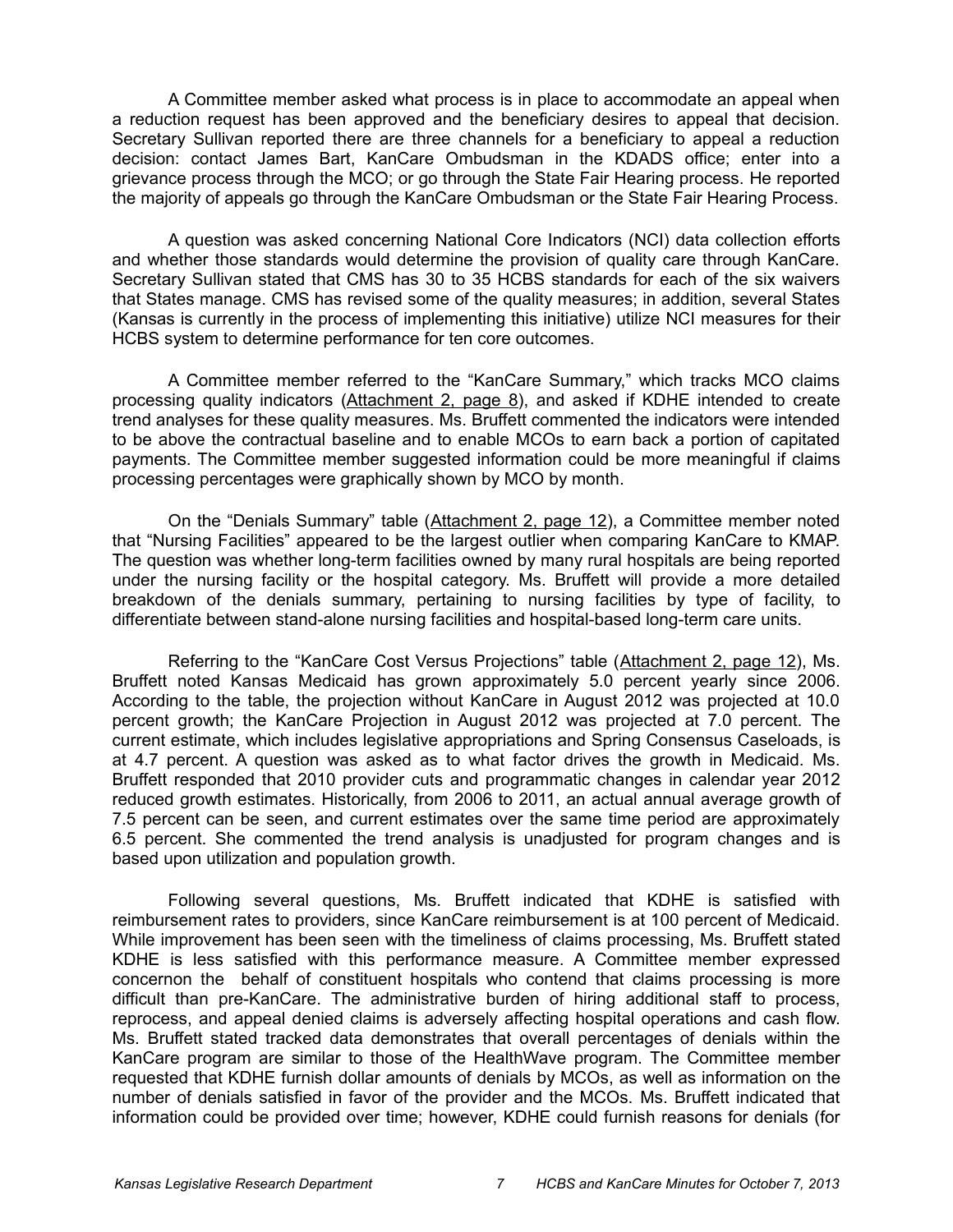example, improper bundling ) and dollar amounts associated with them. With regard to complaints concerning MCOs' remittance advices and the difficulty providers have in matching the provider's billing to the reimbursement, Ms. Bruffett acknowledged this has been a known issue. MCOs have been requested to resolve this issue.

Ms. Bruffett stated KanCare savings will be used to reduce the HCBS waiting list; savings are attributed to new human services caseload estimates made during Spring 2013, which were projected to be greater than previously budgeted.

With regard to complaints concerning the revenue cycle contained in recent newspaper articles, a Committee member stated without Accounts Receivable Aging Reports for the same time periods in 2013 and 2012, such complaints cannot be confirmed. These reports have been requested but have not been received.

A Committee member expressed appreciation to Secretary Sullivan for his comments and noted that many details he provided in his oral testimony were excluded from his written testimony. Secretary Sullivan was asked to furnish additional written testimony documenting his oral testimony. A request was made that KDADS provide a comparison of HCBS service hours by waiver by plans of care; in addition, that service hours reduction requests and their disposition be furnished. Also, it was requested that KDADS furnish a complete breakdown of performance measures by HCBS waiver. Ms. Bruffett, KDHE, indicated she would furnish Committee members with copies of the HCBS Quality Improvement Strategy document.

James Bart, KanCare Ombudsman, discussed emerging issues, clarified his role, and reviewed case data (Attachment 3). He noted the area of data collection and statistical report preparation has been a recent focus, and the office is in the process of hiring an administrative assistant to aide in reporting functions.

Mr. Bart responded to questions regarding the role of the KanCare Ombudsman as follows:

- The words "independent," "impartial," "objective," and "informal resolution" apply to the KanCare Ombudsman role. The word "advocate" applies to those persons who take an active role in advocacy for the KanCare member and does not apply to the KanCare Ombudsman role. Mr. Bart described the process when a beneficiary contacts his office with a grievance, which includes: interviewing the consumer and the MCO care coordinator; reviewing the plan of care; and assisting the beneficiary in the grievance process through the MCO or the State Fair Hearing process by providing administrative support, furnishing appropriate information, and assuring accommodations are made. He explained his role is one of facilitation, collaboration, communication, and informal dispute resolution.
- A Committee member expressed concern that the Ombudsman's office had 857 contacts from consumers without a subject or category attached to the contact. Categories for consumer contacts that were identified included pharmacy, transportation, billing, membership, eligibility, and network status. Mr. Bart explained the office practice of contact categorization and indicated that to adequately categorize all resolution statistics was unrealistic. The Committee member suggested a category of "denials" be added to those already created on the contact log. With 20,000 HCBS constituents, additional concern was voiced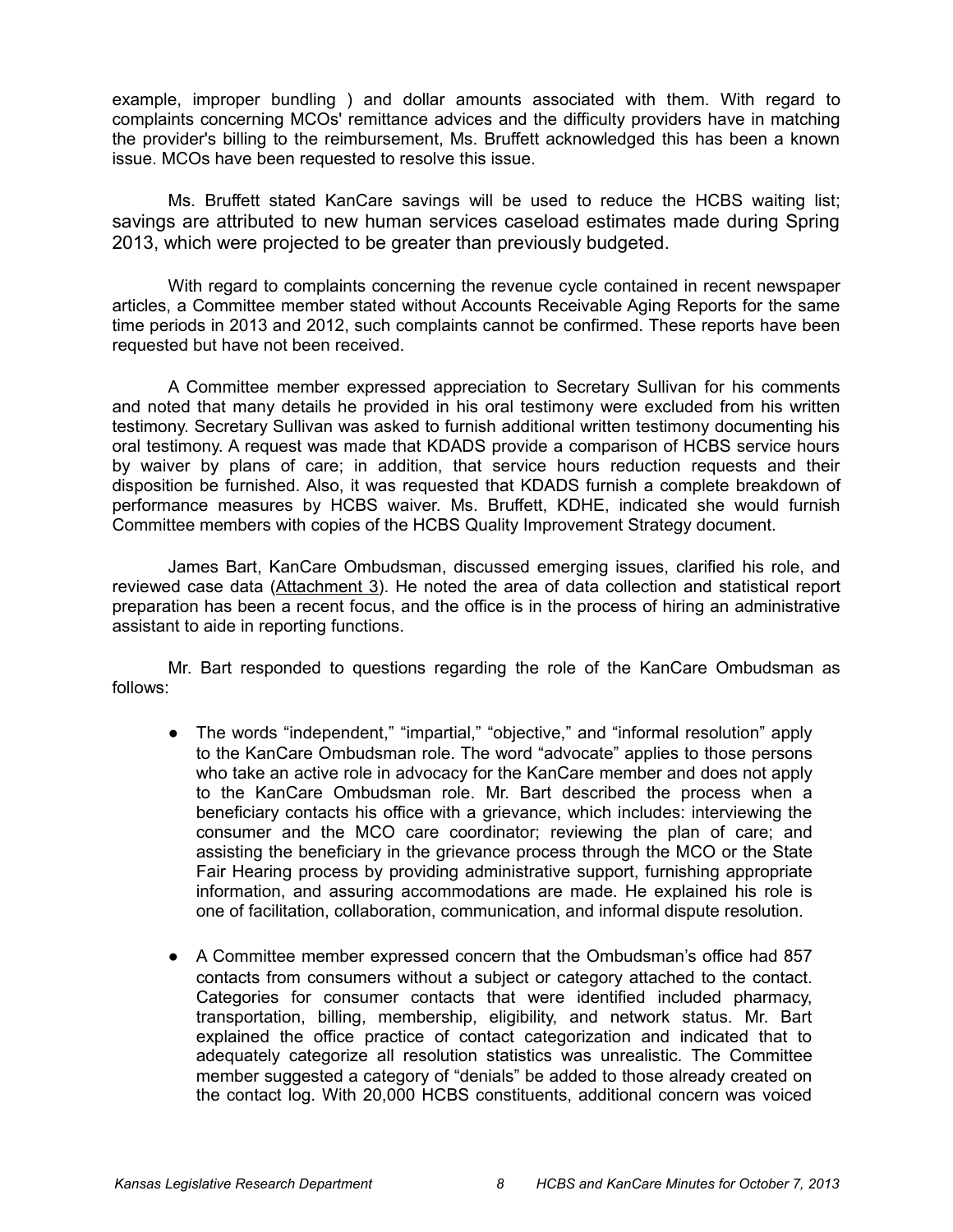by the Committee member that the KanCare Ombudsman's Office lacks the resources to cover the workload.

### **Presentations from Individuals, Providers, and Organizations on KanCare Reimbursement**

Tom Bell, President and Chief Executive Officer (CEO) of the Kansas Hospital Association (KHA), stated KHA's membership has identified the three most common process issues surrounding KanCare as: reimbursement, prior authorization, and credentialing. Additional detail was included in his testimony (Attachment 4). Mr. Bell introduced Ms. Lora Key, CEO, Sabetha Community Hospital, who provided additional information (no written testimony). She commented on her work with the Specialized Healthcare Network Provider Group, the KanCare Tag Group, and the KDHE Provider Workgroup. She explained that her familiarity with implementation workgroups helped her guide her facility through the initial phases of KanCare. However, Ms. Key reported that the level of prior authorizations required and the amount of dollars being held in Sabetha Community Hospital's accounts receivable is problematic. She noted reimbursement problems when rural hospitals own or network with other providers, such as a physician practice, hospice, home health, or a skilled nursing facility.

John Federico, representing Cindy Luxem, CEO of the Kansas Health Care Association and the Kansas Center for Assisted Living, presented testimony, identifying the agencies' concerns (Attachment 5). Mr. Federico stated the biggest impacts on providers are the inability to manage cash flow appropriately, and the increase in administrative costs, including the time required to process, reprocess, and appeal denials, particularly for smaller rural facilities.

Jane Kelly, Executive Director, Kansas Home Care Association (KHCA), furnished Committee members with specific examples of issues, which were identified by KHCA's membership and are included in her testimony (Attachment 6). She indicated home care and hospice providers have seen an increase in denials for patients since KanCare was implemented. She stated her fear is that some of these providers could close or cease to provide services, which would lead to access issues for Kansas citizens.

Rachel Monger, Director of Government Affairs for LeadingAge Kansas, provided information concerning LeadingAge's membership and described the agency's KanCare preparation activities. She echoed concerns voiced by previous conferees and noted the administrative burden to providers is significant. Also, the addition of KanCare's MCO administrative layer increases the burden of claims reimbursement resolution (Attachment 7). According to Ms. Monger, LeadingAge's membership has noted hospice authorizations are of particular concern and encouraged immediate attention to ensure this population is served. She expressed appreciation to KDADS for its responsiveness and assistance in working through issues.

Kathy Hunt, representing Oral Health Kansas, presented testimony relating to the Kansas Cavity Free Kids initiative, which is a grant through the Kansas Head Start Association. She described the program and its pre-KanCare operations and the barriers experienced during the transition to KanCare particularly for Head Start programs (Attachment 8).

Doug Funk, R.Ph., owner of Funk Pharmacy, and immediate past President of the Kansas Pharmacists Association, provided a brief history of the Kansas Pharmacists Association and KDHE's collaborative approach to the creation of a managed-care Medicaid program. He expressed appreciation for KDHE's program oversight and recommended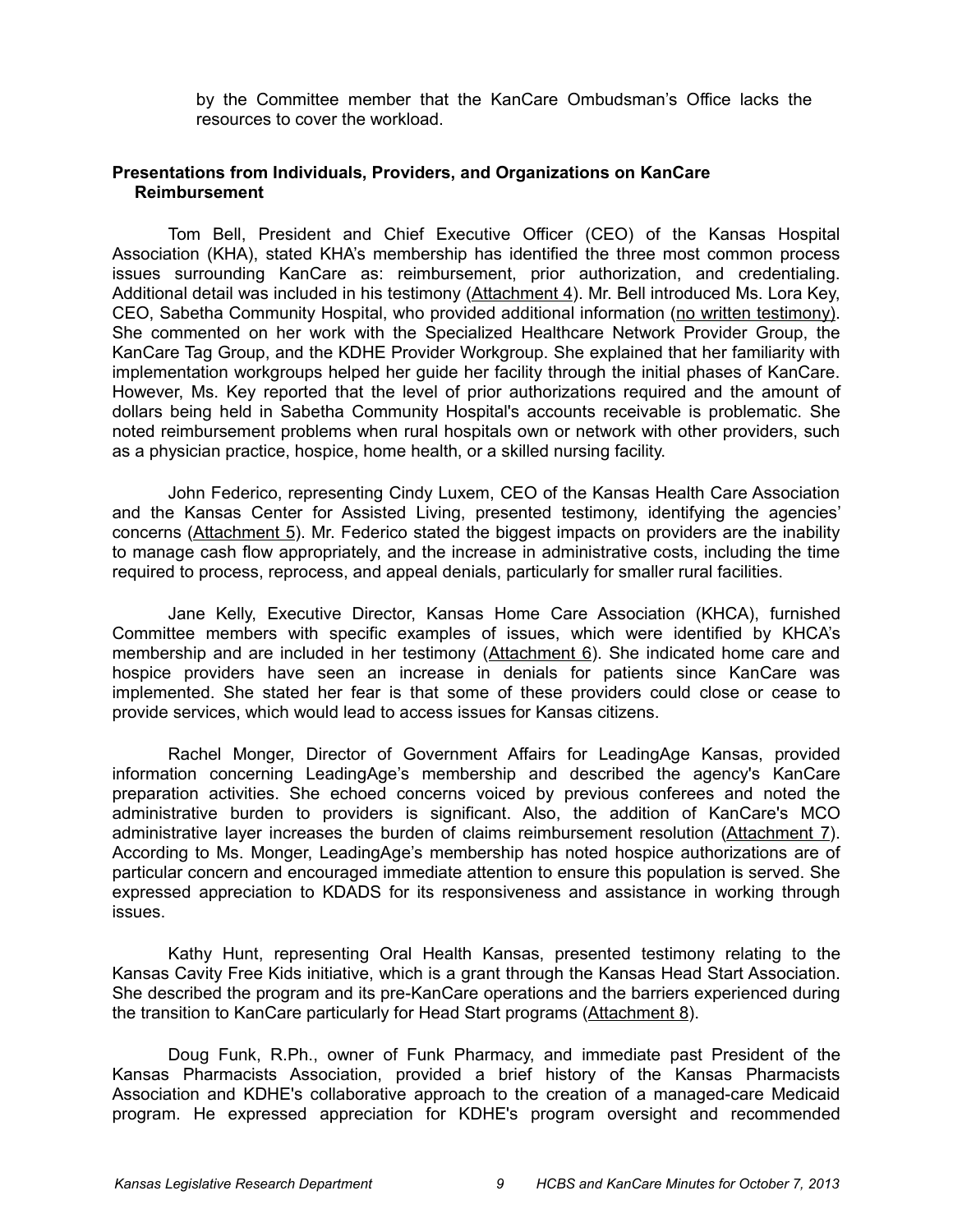continuation of that process. He noted there were several concerns surrounding durable medical equipment (DME) and maximum allowable costs (MACs) for prescription drugs, which can be found in his written testimony (Attachment 9).

Peter Stern, CEO, Kansas Independent Pharmacy Service Corporation (KPSC), reported that KPSC's membership has seen timely processing of pharmacy claims; however, there have been problems with MACs being updated in a timely manner, which have produced payment losses for generic products. DME products are processed directly through KanCare, and pharmacies have reported slow payment. Mr. Stern reported medication therapy management, a program for beneficiaries who meet set utilization criteria, is now being expanded into KanCare guidelines. Initial effectiveness reports should be forthcoming in six to nine months (Attachment 10).

Sky Westerlund, LMSW, Kansas Chapter of the National Association of Social Workers, provided testimony concerning KanCare's policy which does not allow licensed social workers to provide substance abuse treatment. She indicated KDADS' policy mandates that licensed social workers must obtain a secondary license in order to provide services to substance abusers. Ms. Westerlund recommended that the KDADS reimbursement policy be revised (Attachment 11).

Rosie Cooper, Executive Director of the Kansas Association of Centers for Independent Living (KACIL), was present to describe a concern related to KanCare reimbursement to a Fiscal Management Service (FMS) provider (Attachment 12). The FMS is accountable to administer payment to a Direct Service Worker (DSW) for KanCare beneficiaries that have chosen to self-direct their services. The problem is created when a DSW fails to submit a time sheet to the FMS provider within 90 days. The DSW is paid, but the FMS provider is out of KanCare compliance and is not reimbursed. Ms. Cooper recommended that an exemption for DSW time records past 90 days be created. Another issue is that third party insurance held by beneficiaries require that a third party liability blanket claim must be filed monthly, which can cause delayed billing past the 90-day claim period. Prior to KanCare, those blanket claims were filed annually. She recommended the third party liability blanket claim be filed by the MCOs rather than by the FMS.

Marilyn Kubler, owner of JENIAN, Inc., a targeted case management agency that provides services to 128 HCBS I/DD waiver clients and seven Working Healthy/WORK program clients, testified before the Committee. Ms. Kubler stated MCOs did not have the WORK procedure code entered into their systems until April or May 2013, which caused a manual work intervention to override denials and delayed payments. Third party liability (TPL) information was not included in at least one MCO's billing system. Therefore, the MCO denied payment because the system did not recognize the insurance as Medicare. For clients whose TPL insurance does not provide a blanket denial letter, JENIAN is required to wait for a denial then resubmit the claim to the MCO, which creates another payment delay. Since JENIAN is a small agency that cannot absorb the delay in payments, she expressed concern the agency will not survive (Attachment 13).

Written testimony was received from Whitney Damron on behalf of the Kansas Psychological Association (Attachment 14) and Jerry Slaughter, Executive Director of the Kansas Medical Society (Attachment 15).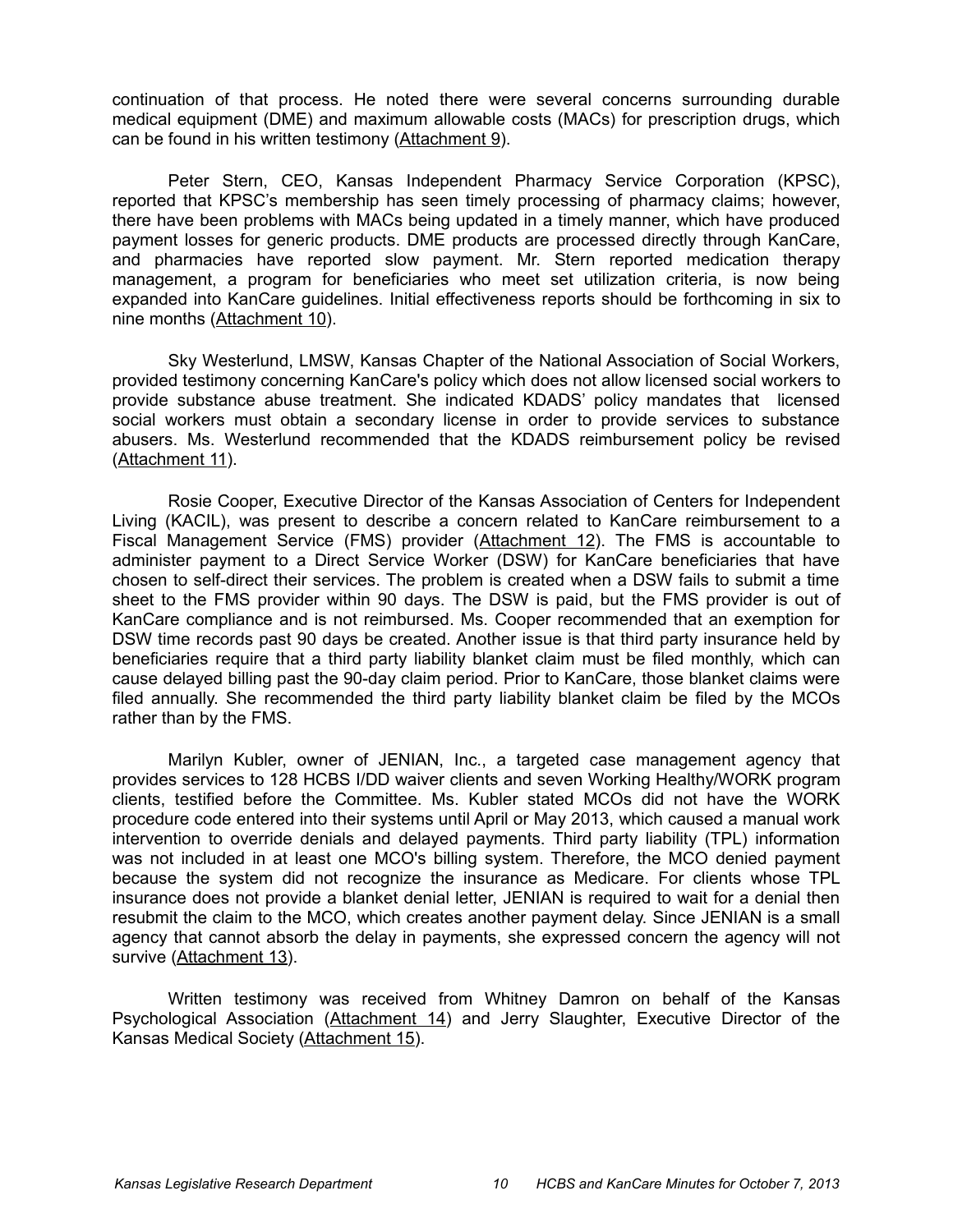### **Presentations from Individuals, Providers, and Organizations on Access to and Quality of Services Provided under KanCare**

Anna Lambertson, Executive Director, Kansas Health Consumer Coalition, recommended three improvements to ensure consumers' access to services and quality care: provide additional resources and independence to the KanCare Ombudsman, ensure that the Committee reviews summaries and recommendations from the KanCare Workgroup meetings and considers those recommendations, and ensure access to services or pharmaceuticals by closely monitoring the MCOs' pre-authorization requirements (Attachment 16).

Mitzi McFatrich, Executive Director, Kansas Advocates for Better Care, testified concerning observations regarding quality and access issues within the KanCare program. She provided specific examples under the heading of "Home and Community Based Services" in her written testimony (Attachment 17). Ms. McFatrich expressed concern over the lack of a good consumer support and information network, inadequate trending analyses and information from the KanCare Ombudsman's Office, inadequate consumer input, and the lack of program utilization information. Her recommendations included: development of basic program utilization data by care plan, hours and services, and by waiver population groups; development of KanCare Ombudsman program data to identify trends in consumer outcomes and services, as well as provide for consumer input and evaluation of the assistance received; creation of an evaluation database from consumers regarding satisfaction with services and KanCare effectiveness; and strengthening processes for consumer feedback on quality and access.

Jeremy Whitt, Chief Operating Officer, Delaware Highlands Assisted Living in Kansas City, Kansas, discussed the Kansas "gap" in its continuum of care for seniors living in assisted living facilities. He noted many other states have a per diem reimbursement that covers core aspects of assisted living communities. He recommended activation of CMS codes for assisted living care, which would allow MCOs to negotiate per diem rates with providers (Attachment 18).

Rocky Nichols, Big Tent Coalition, distributed testimony concerning the Wisconsin Ombudsman model for comparison with the Kansas KanCare Ombudsman Office. He emphasized the importance of the KanCare Ombudsman's Office and indicated independence, impartiality, and advocacy are critical to its operations (Attachment 19).

Rosie Cooper, Executive Director, KACIL, stressed the need for: MCOs to improve the timeliness of written authorizations for direct service workers to the FMS providers; education and training to assist MCOs in understanding the difference between self-directed and agencydirected care; and improved communication concerning service changes, such as transportation. In addition, she suggested that since many FMS providers are assisting clients with filing appeals and Medicaid reapplication, there should be an increased reimbursement to FMS providers of \$140 per member per month (Attachment 20).

Kathy Lobb, Self-Advocate Coalition of Kansas, encouraged Committee members to reinvest KanCare savings into reducing the I/DD waiting list for HCBS services (Attachment 21).

Dulcinea Rakestraw, Vice President of Treatment Services for Preferred Family Healthcare and Chair of the Kansas Association of Addiction Professionals, stated that while the KanCare implementation has worked well for substance abuse treatment consumers, the demand for services exceeds available funding. She encouraged the MCOs to release information regarding utilization, lengths of stay, and denials. In addition, she spoke about the additional administrative burden on providers, which could force providers to cease providing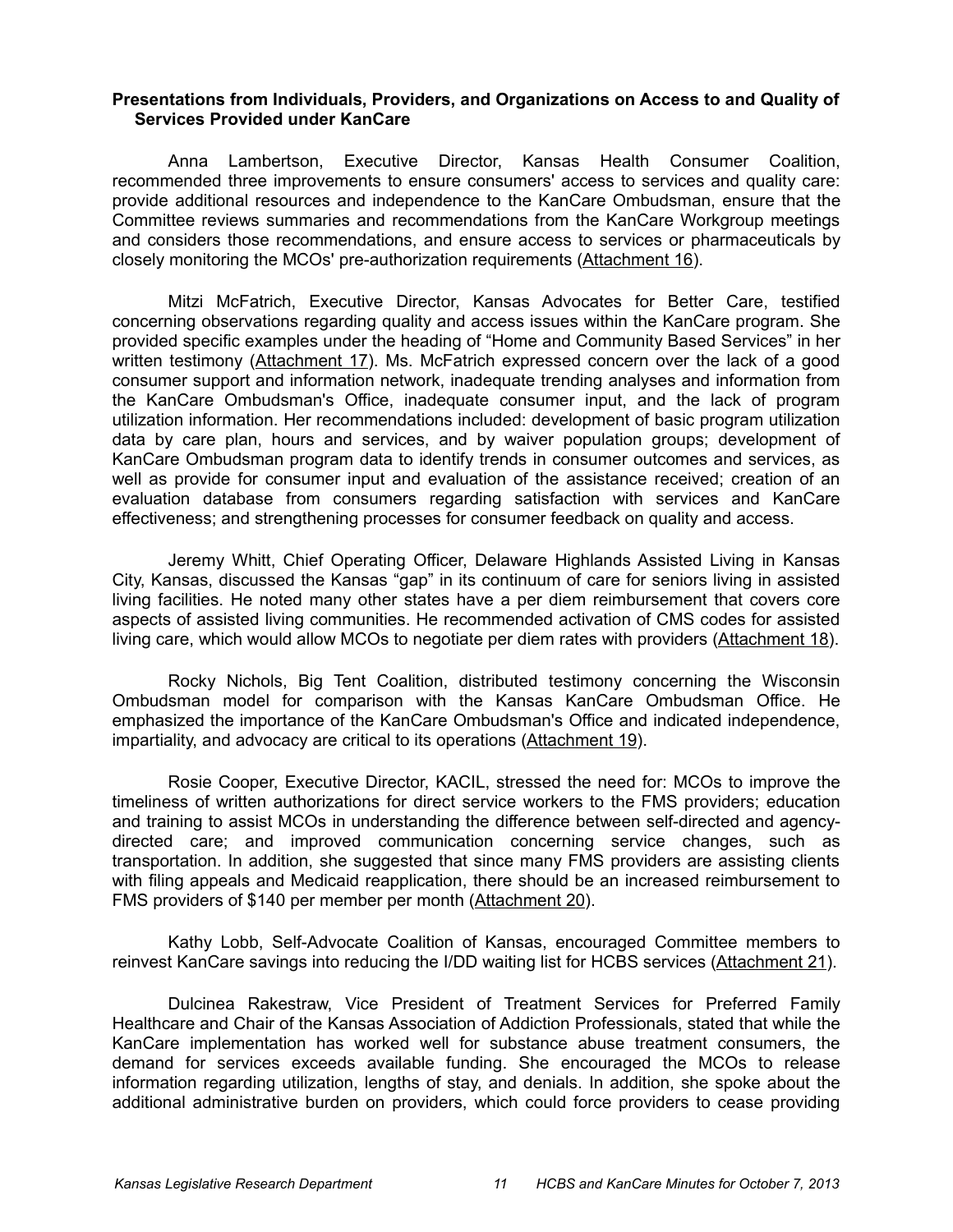services. Ms. Rakestraw requested that the Committee and the 2014 Legislature seek a plan to address the increased administrative costs to providers (Attachment 22).

Tom Laing, Executive Director, InterHab, submitted written testimony and recommendations (Attachment 23).

Finn M. Bullers, private citizen, shared his story and KanCare experience, which he stated will result in a reduction in his plan of care from 168 hours weekly to 40 hours weekly, starting November 1, 2013. Mr. Bullers stated his story demonstrates how the implementation of KanCare has failed needy citizens in Kansas (Attachment 24).

Upon request of a Committee member, an information handout, "National Health Care Challenges: Key Environmental Drivers," was distributed to the Committee (Attachment 25).

Chairperson Pilcher-Cook opened the meeting for questions of the previous group of conferees.

Lora Key, CEO, Sabetha Community Hospital, offered two examples of prior authorization issues, as requested by a Committee member. Skilled nursing home facility residents, who are dually eligible for Medicare and Medicaid, must receive a prior authorization for a physician to see the patient in the nursing home environment. A young mother (covered on her Mother's private insurance policy, with Medicaid as the secondary provider) delivered an infant, and Medicaid has denied reimbursement for the infant's delivery because there was no prior authorization. Ms. Key responded to a Committee member that she felt the MCOs' employees had inadequate training, since prior authorizations are taking much longer than under the previous system.

A Committee member requested Secretary Sullivan respond to Jeremy Whitt's testimony concerning Assisted Living (AL) reimbursement for HCBS clients. Secretary Sullivan acknowledged there is a reimbursement gap for AL facilities, which has not been bridged through MCO contracts. He indicated this is a priority, and KanCare could provide the flexibility for MCOs to create AL access and reimbursement. KDADS and the MCOs have scheduled meetings within the next several months to address the issue.

A Committee member noted a recurring issue with providers is the lack of timely payments and questioned the existence of consequences to the MCOs. Ms. Bruffett responded that the pay-for-performance metric is one consequence for untimely payments. There is no metric for claims denial; however, there is a contractual standard, and the State could execute liquidated damages and pursue similar mechanisms.

Secretary Sullivan responded there are three grievance mechanisms to challenge a reduction in plan of care hours for an HCBS waiver recipient: through the MCO, the KanCare Ombudsman, or through the State Fair Hearing Process. The Ombudsman process would offer the most immediate access and resolution. The State Fair Hearing process includes 33 days to file an appeal, with another 30 days before the hearing process begins. Secretary Sullivan indicated he would furnish the MCO grievance time line to members at a later date. He indicated there are no reductions until the grievance and appeal process has been exhausted.

Sky Westerlund, Kansas Chapter of the National Association of Social Workers, confirmed her recommendation that KDADS revise the KanCare reimbursement policy to allow all persons licensed by the Behavioral Sciences Regulatory Board to provide substance abuse services.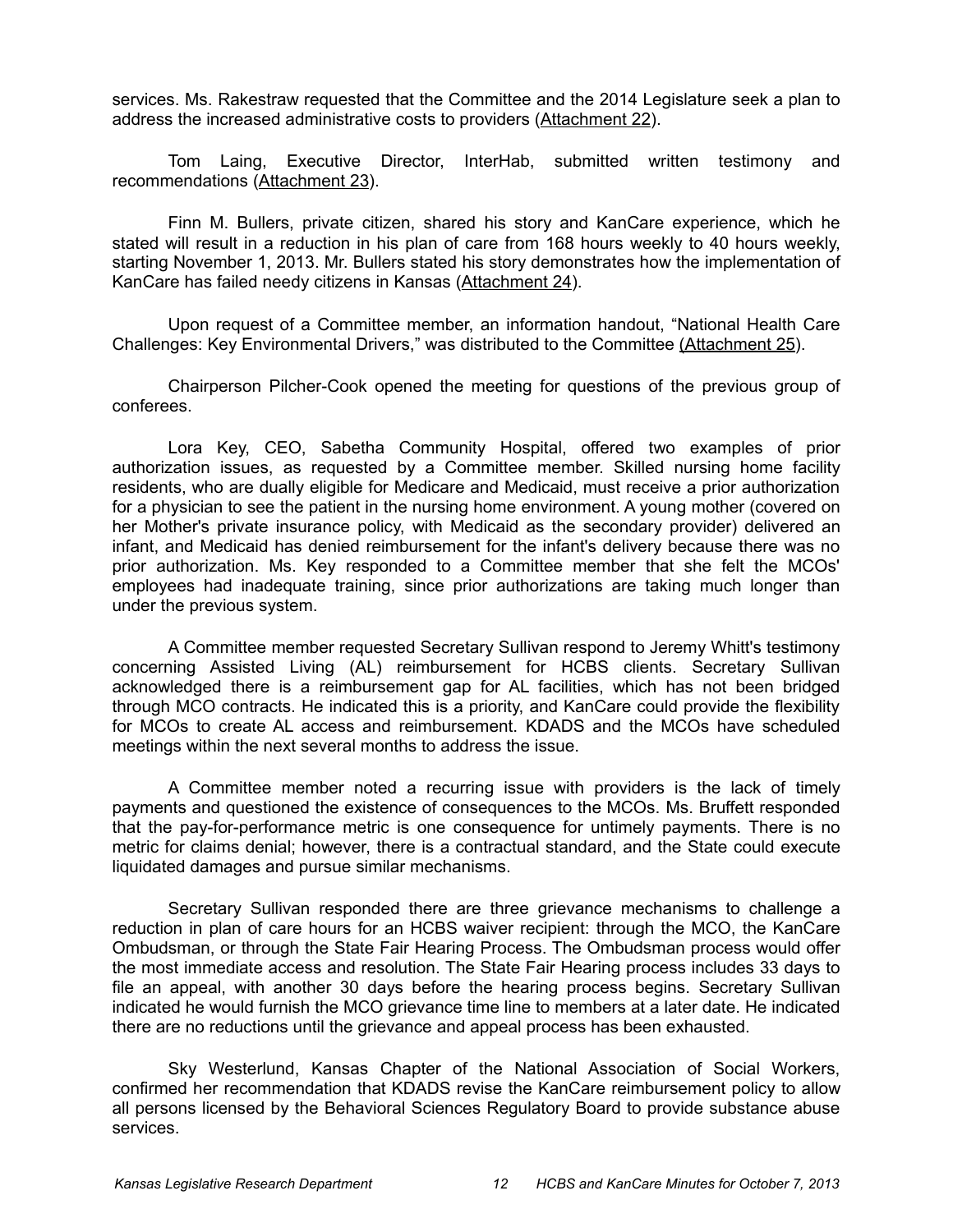Chairperson Pilcher-Cook recessed the meeting at 12:02 p.m.

# **Afternoon Session**

Chairperson Pilcher-Cook reconvened the meeting at 1:32 p.m. and requested Cindy Hermes of the Kansas Insurance Department to update Committee members on the progress of the federal health insurance exchange under the Affordable Care Act (ACA). Ms. Hermes commented the federal exchange system opened on October 1, 2013, and many technical issues have occurred to date, such as logging in errors and slow page loads, which have prevented many consumers from completing the process. Chairperson Pilcher-Cook requested that additional information be provided weekly concerning the number of consumers completing the process of purchasing benefits, the number of consumers receiving subsidies, and other pertinent information if available. Ms. Hermes indicated she would contact CMS to ascertain the availability of the information requested (No Written Testimony).

In response to a question by a Committee member, Ms. Hermes explained that all levels of health insurance plans (Bronze, Gold, Silver, and Platinum) include the essential health benefits. She noted the differences in plans are in the maximum out-of-pocket expenses, deductibles, co-pay, and co-insurance costs. She indicated there also is a catastrophic plan for consumers under age 30.

### **Quarterly Report on Average Daily Census for State Institutions and Long-Term Care Facilities, Savings on Transfers to HCBS Waivers, and HCBS Savings Fund Balance; Update on Status of Waiting List**

Secretary Sullivan, KDADS, provided information on average monthly caseloads and average census for state institutions and long-term care facilities. He explained that HCBS savings are realized when an individual is moved into a community setting from an institutional setting and the bed is closed. There are zero savings resulting from individuals moving to home and community based services, since Kansas does not close a bed in the institutional setting. Last year, Kansas moved 100 people from the PD waiting list, and 2,000 PD waiver-eligible individuals are waiting for services. In addition, 2,997 HCBS I/DD waiver-eligible individuals are waiting for services (Attachment 26).

Written testimony provided by Secretary Sullivan noted that \$18.5 million in KanCare savings was released on September 11, 2013, and would go toward waiting list reductions. The funds would bring 418 individuals off the PD waiting list and 235 individuals off the DD waiting list.

Secretary Sullivan discussed two additional issues:

• The first issue is how the FMS role fits within the employer mandate of the ACA requiring the provision of health insurance for employees. In Kansas, 60.0 percent or more of PD waiver recipients self-direct their own care, and the FMS provider serves in an administrative payroll function for direct service workers caring for those beneficiaries. Currently, there are 60 FMS agency providers with more than 50 employees, which fits within the ACA large employer health insurance mandate. KDADS and FMS stakeholders are working to examine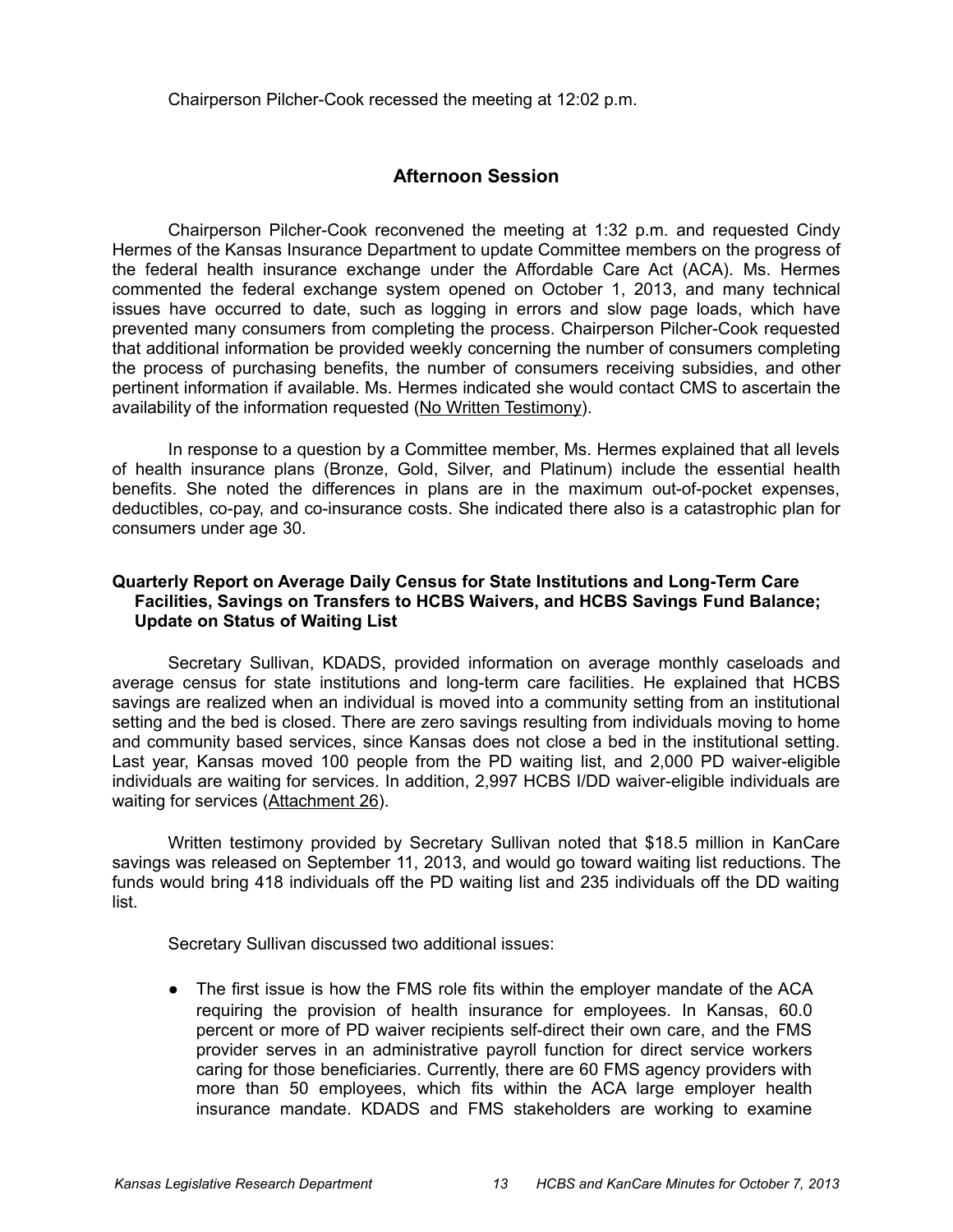current state policies to ensure compliance with the ACA. KDADS has requested clarification from federal regulatory agencies.

• The second issue surrounds a new Department of Labor mandate, which affects the "companionship rule" in Kansas. For many HCBS waiver recipients, KanCare pays family members to care for their loved one. KDADS is working to determine the potential impact.

In response to Mr. Buller's earlier testimony, Secretary Sullivan indicated that due to privacy standards, specifics could not be discussed. However, he stated that he and five members of his staff had reviewed the plan of care and determined the MCO's action was appropriate.

Secretary Sullivan stated that each HCBS plan of care is unique and depends on the family situation, the family's needs, the beneficiary's circumstances, the required levels of support, and other conditions. He indicated that services stay in place until an appeal process has been exhausted. The Office of Administrative Hearings employs administrative law judges and other support personnel to conduct proceedings for the Kansas Department for Children and Families (DCF), KDHE, KDADS, and other state agencies. Secretary Sullivan offered to distribute guidelines and statutory requirements for the administrative law judges to Committee members following the meeting. Committee members requested additional information including: number of service hours reductions, reasons for reductions, number of reductions approved by waiver, nursing facility utilization, caseload trending information, numbers of service hours reductions compared to increases, and any objective criteria or standards used for decision-making with regard to plans of care reduction requests.

A Committee member expressed concern regarding the earlier testimony from James Bart, KanCare Ombudsman, particularly related to the role of advocacy, which is expected in models from Minnesota, Colorado and Oregon. The suggestion was made to reopen the discussion about the position, its role, job description, and the resources allotted to that Office. Secretary Sullivan suggested the role of protection and advocacy is more appropriate to Aging and Disability Resource Centers (ADRCs). He stated KDADS will continue to monitor the effectiveness of the KanCare Ombudsman Office closely. According to a Committee member, concerns from constituents indicate the KanCare Ombudsman Office has unsuccessfully represented their interests. Secretary Sullivan indicated that while many beneficiaries reported the KanCare Ombudsman has served them well, he is willing to set up consumer surveys or other reporting mechanisms to evaluate satisfaction levels.

In response to questions from the Committee, Ms. Bruffett stated there are approximately 55,000-56,000 members in the Children's Health Insurance Program (CHIP). She clarified that since CHIP was previously included in the HealthWave program, it is excluded from the CMS 1115 demonstration waiver requirements. Therefore, CMS quarterly reports exclude CHIP participants and only reflects Medicaid beneficiaries.

Laura Hopkins, CEO, Amerigroup Kansas Health Plan, addressed the Committee and explained Amerigroup's work with waiver consumers and nursing facility consumers. She reviewed claims payments, claim payment turnaround times, access standards, and proactive improvement opportunities for issues resolution. She indicated Amerigroup's commitment to providers to assist with operational and complex care issues (Attachment 27).

Jean Rumbaugh, CEO,Sunflower State Health Plan, addressed three primary objectives of KanCare: access, quality, and costs. She described some of the earlier issues during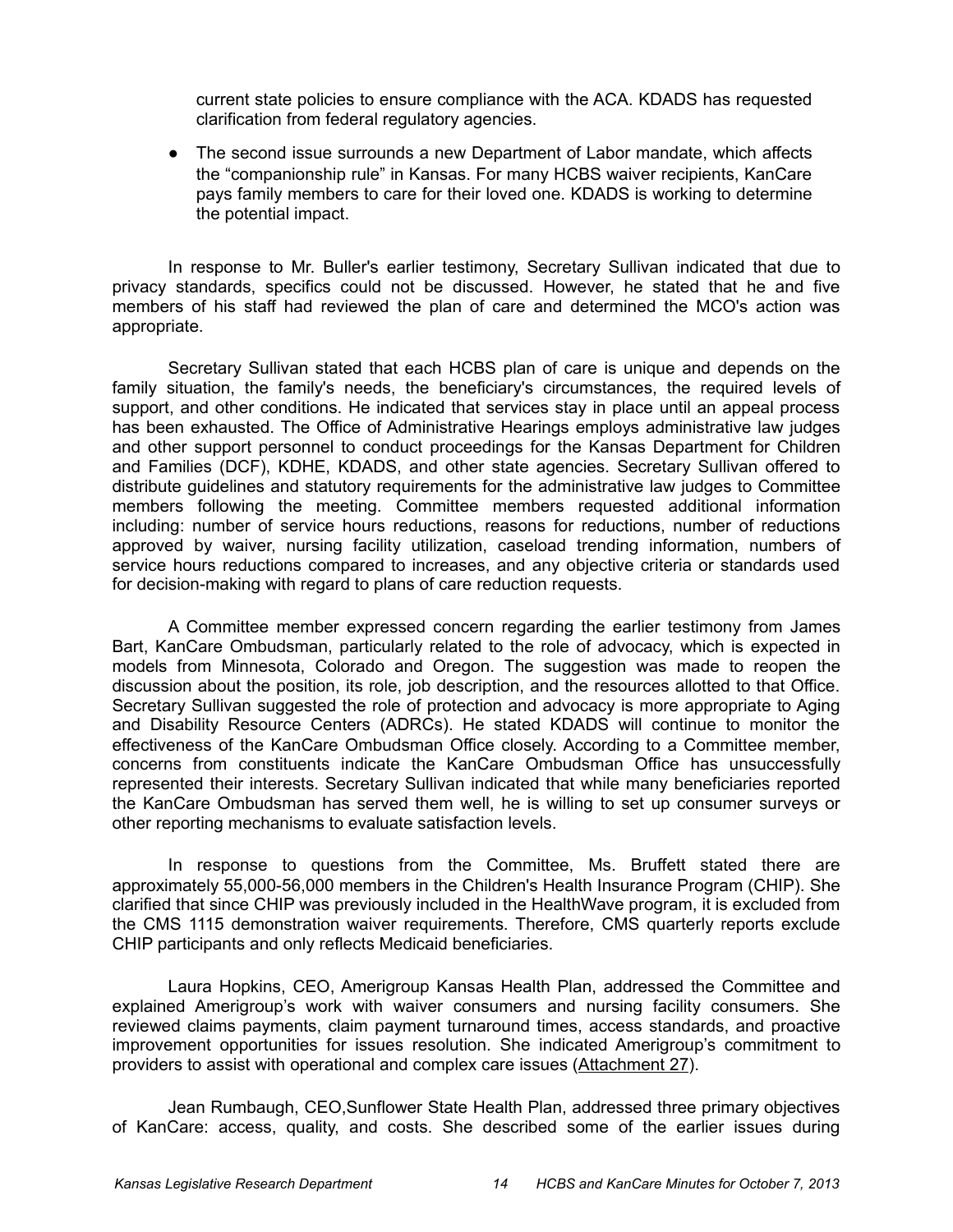KanCare's implementation phase and directed Committee members' attention to Sunflower's Top Ten System Issues and Status, which are included in her testimony (Attachment 28). She reported that currently 80.0 percent of their claims are auto adjudicated, which represents an improvement from earlier statistics. Ms. Rumbaugh committed to resolving issues in a timely manner to ensure quality care.

Tom Spilker, President, UnitedHealthcare Community Plan of Kansas, discussed the importance of engaging members and providers, communication, operational focus, and coordination of care. He indicated UnitedHealth Care is dedicated to the successful implementation of waiver services for individuals with disabilities, quality, and program innovation (Attachment 29).

Chairperson Pilcher-Cook opened the meeting up for final questions.

A Committee member noted a common theme from providers has been the ability to collaborate with KDHE, KDADS, and MCO staff to reach common goals related to identified KanCare issues. Laura Hopkins, Amerigroup, noted a retraining initiative with customer service representatives had begun. Tom Spilker, UnitedHealth Care commented that as key issues are identified, they are used as training tools. Jean Rumbaugh, Sunflower, also stressed the importance of both MCO retraining and provider training. All MCO representatives expressed commitment to improvement.

Another Committee member asked MCO representatives to identify what is unique in the KanCare process that causes the level of dissatisfaction among providers with claim payments, denials, and administrative overhead. In addition, why is there difficulty in reconciling remittance advices (coding) to payment, compared to the previous system? Jean Rumbaugh, Sunflower, acknowledged her responsibility to ensure support to the front-line provider staff. She indicated working through coding differences and educating providers (and internal MCO staff) to billing and processing issues is of primary importance. Coding is always changing, and she noted the importance of good communication with providers. Laura Hopkins, Amerigroup, stated extenuating circumstances do exist that have caused denials; her organization continues to work towards understanding provider perspectives, identifying root causes, and developing improvement opportunities.

With regard to coding, a Committee member asked what the National Provider Identifier (NPI) number is and how it is used. Laura Hopkins, Amerigroup, explained the National Provider Identifier or NPI is a unique identification number issued to health care providers or organizations by CMS. The NPI follows the practitioner, provider, or organization and is the required identifier for Medicare and Medicaid services; it is also used by other payers, including commercial health care insurers. She noted that some HCBS providers are not required to obtain an NPI number. For Amerigroup, a small, control group is accountable to input NPI information. A Committee member indicated a provider has identified recurring denials related to the NPI number. Ms. Hopkins requested follow-up from the Committee member in order to facilitate a resolution to the issue.

A Committee member asked that information be provided prior to the next meeting to allow an opportunity for members' review. Ms. Bruffett, KDHE, summarized she will furnish:

• Claims processing metrics by month, by MCO;